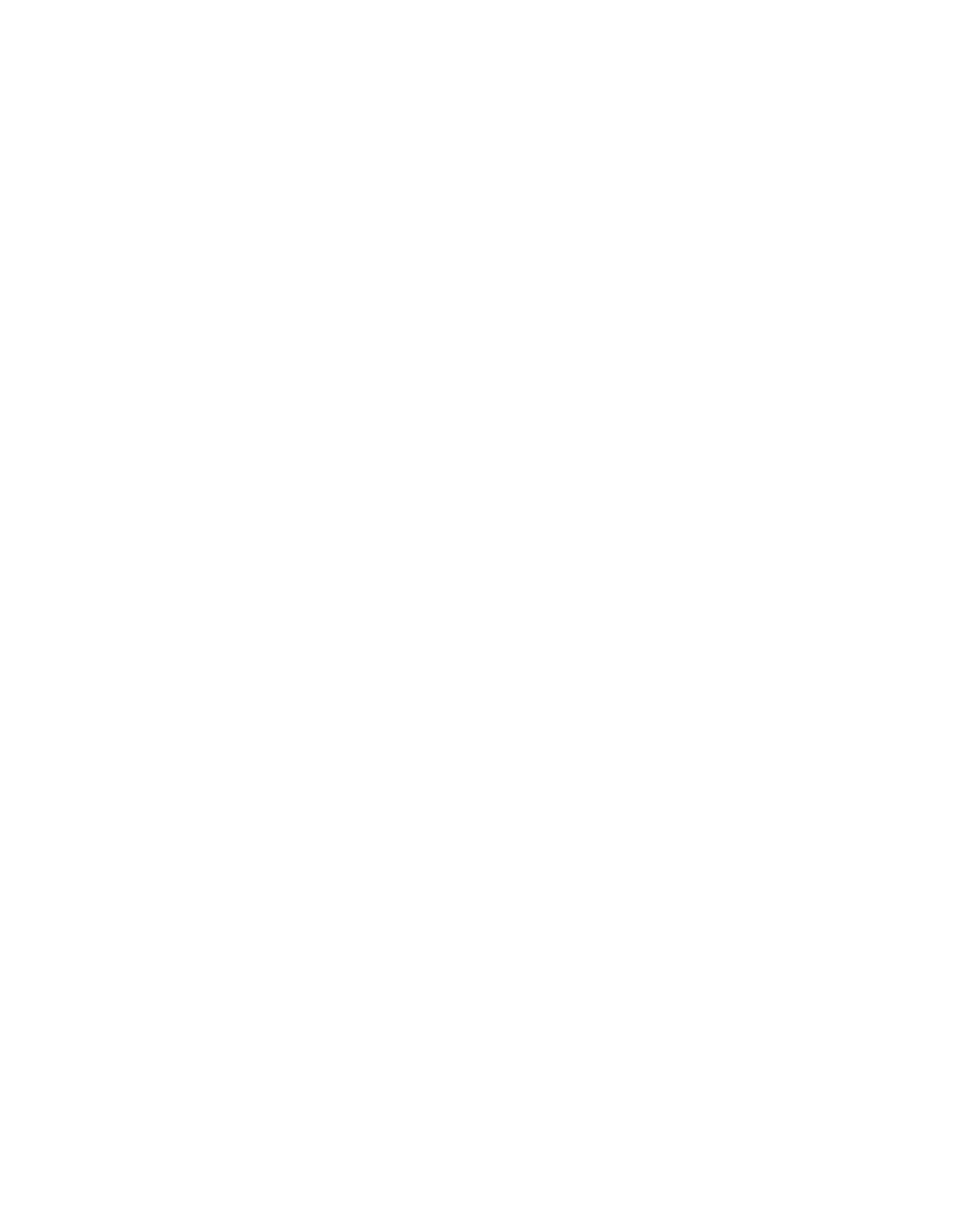## **CLASS' UNTOLD STORY: Taxpayers, Employers, and States On the Hook For Flawed Entitlement Program**

# *INTRODUCTION*

The Patient Protection and Affordable Care  $Act^1$  $Act^1$  (PPACA), the Obama administration's keystone health care legislation, established a new long-term care insurance entitlement known as the Community Living Assistance Services and Supports (CLASS) Act. Documents uncovered through a bicameral congressional investigation show that well before the law's passage, warning flags were raised within the Department of Health and Human Services (HHS) about the CLASS program's sustainability in the long-term. The documents also describe the extent to which the Administration may shift costs and administrative burdens for the program onto states and employers.

The CLASS Act created an optional, government-backed, long-term care insurance program that would pay a daily or monthly benefit to enrolled subscribers if they become unable to perform activities of daily living, such as dressing, meal preparation, and personal grooming. Because the program requires a five-year vesting period before subscribers can collect any benefits, the Congressional Budget Office (CBO) calculated that in the first 10 years of the program, the CLASS Act would account for \$70 billion in deficit reduction. This calculation was based on the premise that during the initial years of the program, it will take in more revenue in premiums than it pays out in benefits, including the first five years of the program in which no benefits are paid at all.

This \$70 billion in CBO-scored "savings" was crucial to garnering support for passage of the health care law. CBO did not make public any estimates on what would happen as the population of subscribers to the program age and the CLASS Act requires increasing amounts of money to be paid out in benefits.

It is now widely acknowledged that the alleged savings from the CLASS Act are illusory. The month after PPACA passed, Rick Foster, Chief Actuary of HHS' Centers for Medicare and Medicaid Services (CMS), released a report indicating that the CLASS Act was not fiscally sound.<sup>[2](#page-2-1)</sup> The chief actuary is a non-partisan, high-ranking official in CMS whose estimates are critical in understanding current health care law and proposed changes to the law.

<span id="page-2-1"></span><span id="page-2-0"></span><sup>&</sup>lt;sup>1</sup> P.L. 111-148; P.L. 111-152<br><sup>2</sup> Foster, Richard. "Estimated Financial Effects of the 'Patient Protection and Affordable Care Act' As Amended." Office of the Actuary, Centers for Medicare and Medicaid Services, April 22, 2010. https://www.cms.gov/ActuarialStudies/Downloads/PPACA\_2010-04-22.pdf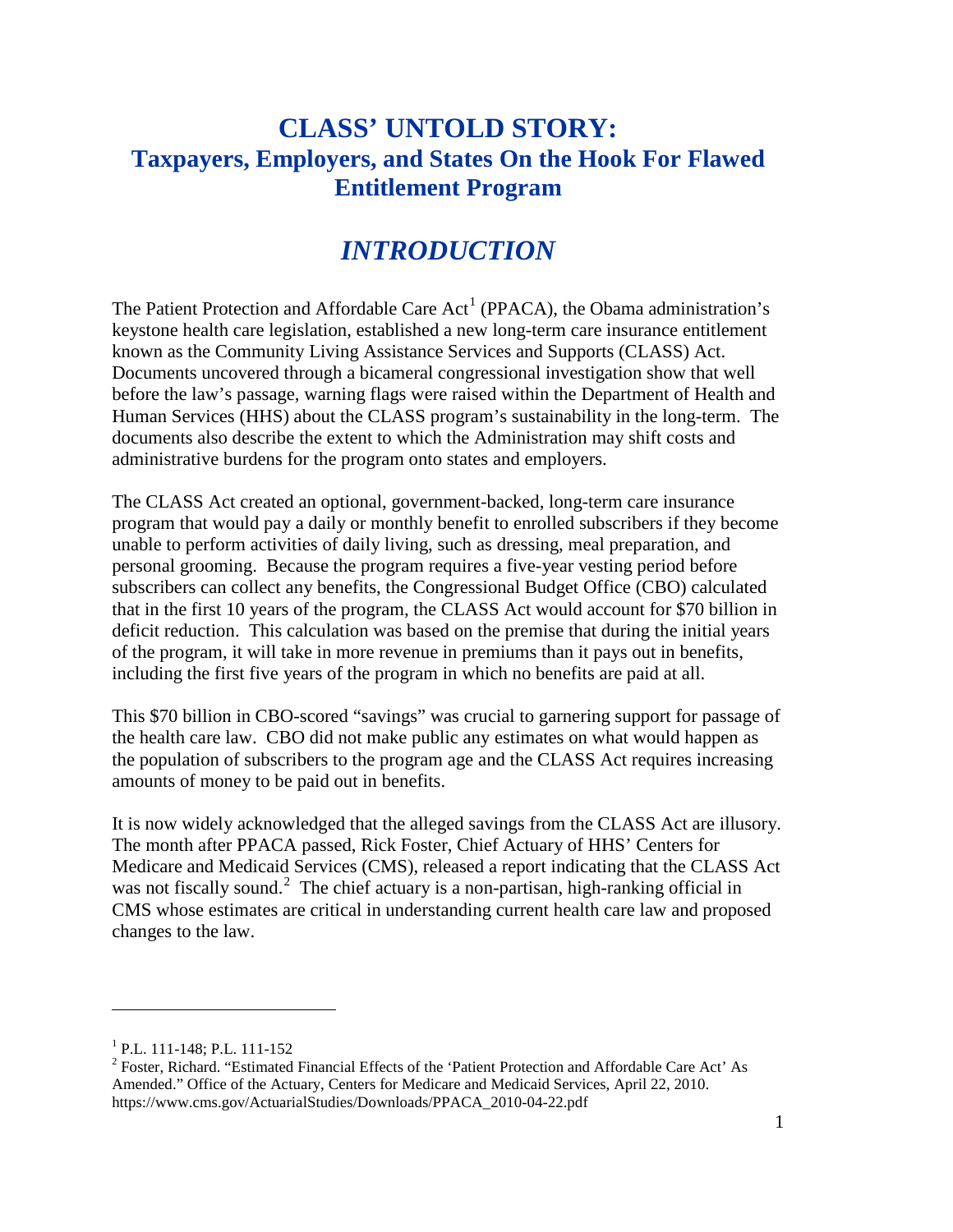Senate Budget Committee Chairman Kent Conrad, a supporter of the PPACA legislation, publicly called the CLASS program "a Ponzi scheme of the first order, the kind of thing Bernie Madoff would be proud of."<sup>[3](#page-3-0)</sup> In testimony before Congress, HHS Secretary Kathleen Sebelius conceded that the CLASS program is "totally unsustainable" in its current form.<sup>[4](#page-3-1)</sup>

But these concessions came long after PPACA had been signed into law. As a result of this investigation, it is now clear that some officials inside HHS warned for months before passage that the CLASS program would be a fiscal disaster. Within HHS the program was repeatedly referred to as "a recipe for disaster" with "terminal problems." As this report will show, the chief actuary stated on numerous occasions that the program was not fiscally sustainable and would result in what he referred to as an "insurance death spiral."

According to emails and other documents obtained pursuant to this investigation, senior leadership of HHS and Democratic staff in the Senate and House reviewed these warnings but did not change the law and did not inform the public of the doubts about the CLASS Act. Instead, the officials continued to claim that the program would be sound, sustainable, and actually produce budget savings that could help pay for other parts of the health care law.

While there has been little public discussion of the costs PPACA imposes on employers and states, this investigation revealed for the first time the extent to which HHS both anticipated these costs and yet tried to impose even more burdens. The documents we have obtained demonstrate that officials at HHS knew that the CLASS Act would saddle employers and states with, at minimum, a heavy administrative burden. The emails also reveal discussions inside HHS about combating low participation in the program by *requiring* employers to participate. HHS anticipated this mandate could be imposed at some future date, and it is possible they will still attempt to impose such a mandate through regulation.

The documents that were produced as part of this investigation were reviewed and analyzed by a working group of Republicans in both houses of Congress. This report is the product of our joint investigatory research and analysis.

<span id="page-3-0"></span><sup>&</sup>lt;sup>3</sup> Montgomery, Lori "Proposed Long-Term Insurance Program Raises Questions." Washington Post, October 27, 2009.

<span id="page-3-1"></span>http://www.washingtonpost.com/wp-dyn/content/article/2009/10/27/AR2009102701417.html 4 Roy, Avik. "Sebelius: CLASS Act is 'Totally Unsustainable,' Mandate Possible," Forbes, February, 23, 2011.

http://www.forbes.com/sites/aroy/2011/02/23/sebelius-class-act-is-totally-unsustainable-mandate-possible/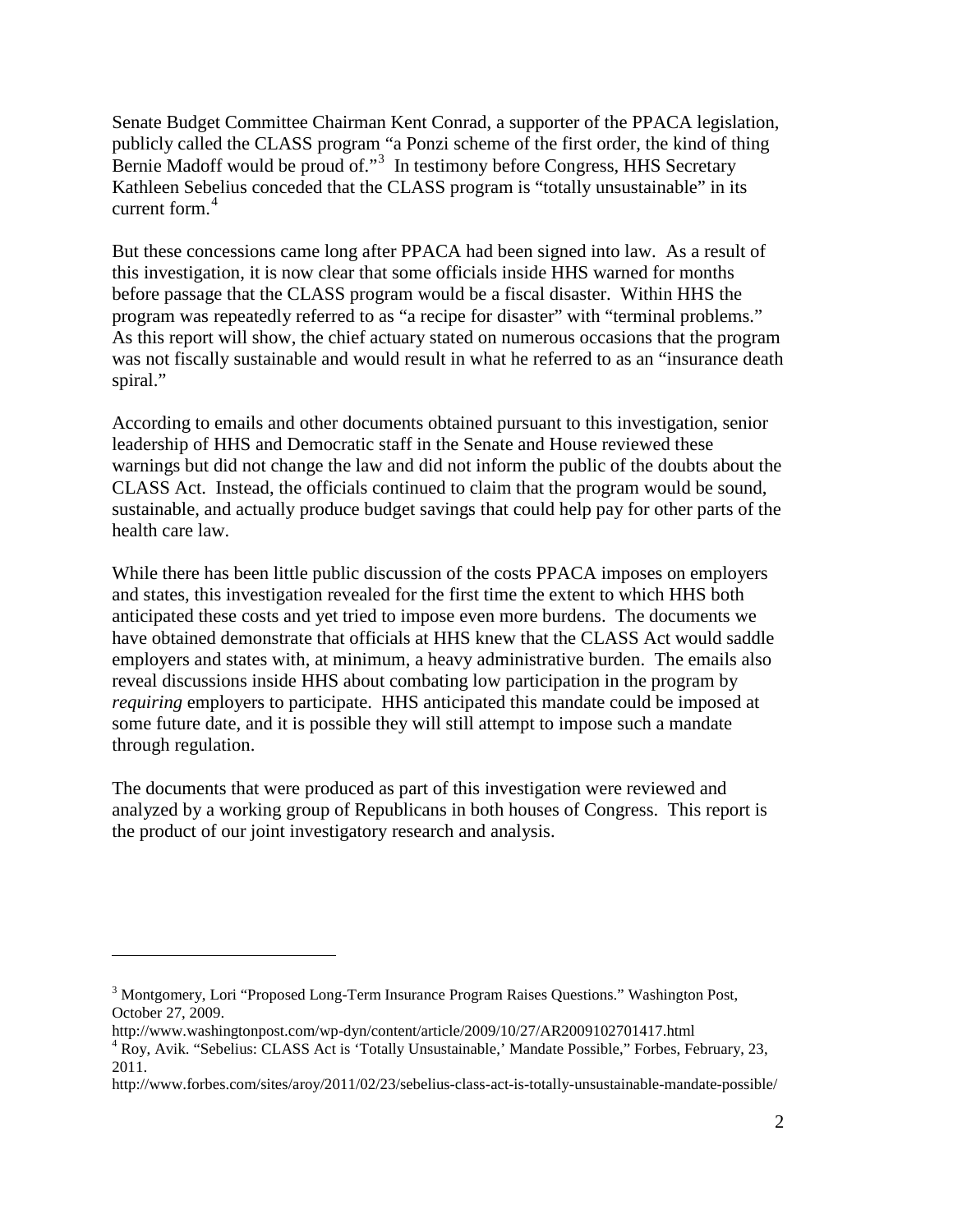# **Internal HHS Documents Questioned Fiscal Viability of CLASS**

While PPACA established the long-term care program, it left many of the important details about the CLASS Act to be decided by HHS through regulation. HHS is required to issue those regulations by October 1, 2012. Until HHS issues those regulations, the public does not know how much subscribers will have to pay in premiums to enroll in the program, what benefits they will receive if they become disabled, or what level of disability will trigger the benefits.

When balancing premiums collected against benefits paid, internal HHS documents show that regulators have long been concerned about the problem of "adverse selection." If CLASS suffers from adverse selection (also called "antiselection"), a high proportion of people with long-term care needs enroll in the program and initial premiums will need to be very high to cover costs. Those high premiums will encourage healthy people to drop out of the program, causing premiums to rise again for the sicker individuals who remain. This could result in what is called a premium "death spiral" and massive taxpayer losses.

Internal emails from HHS and CMS show a number of officials raised alarm about the sustainability of the CLASS Act program. Between May and September of 2009, the CMS chief actuary repeatedly stated his concerns to CMS leadership. It appears from the documents that he was later cut out of the discussions regarding the CLASS Act. CMS and Democratic staff on the Senate Committee on Health, Education, Labor and Pensions (HELP) instead turned to CBO, which produced more favorable estimates than the chief actuary. But others within HHS continued to question the viability of the CLASS Act.

What follows is a timeline of how these discussions progressed.

### **May 2009**

#### **The Chief Actuary Predicted "Insurance Death Spiral"**

The CMS chief actuary first analyzed the adverse selection problem in a May 19, 2009, email. (See [Exhibit A.](http://go.usa.gov/0fc)) Commenting on a draft legislative proposal from Senator Kennedy's office, the chief actuary said, "let me offer a few preliminary comments:

I didn't see any provision for a Federal subsidy of this program; in other words, the intention appears to be that it would be financed solely through participant premiums and interest earnings. Nonsubsidized, voluntary insurance programs generally involve substantial "antiselection" by those who choose to participate. As summarized below, *this could be a terminal problem for this proposal.[5](#page-4-0)*

<span id="page-4-0"></span><sup>5</sup> Bold/italic emphasis throughout this report not necessarily in the original.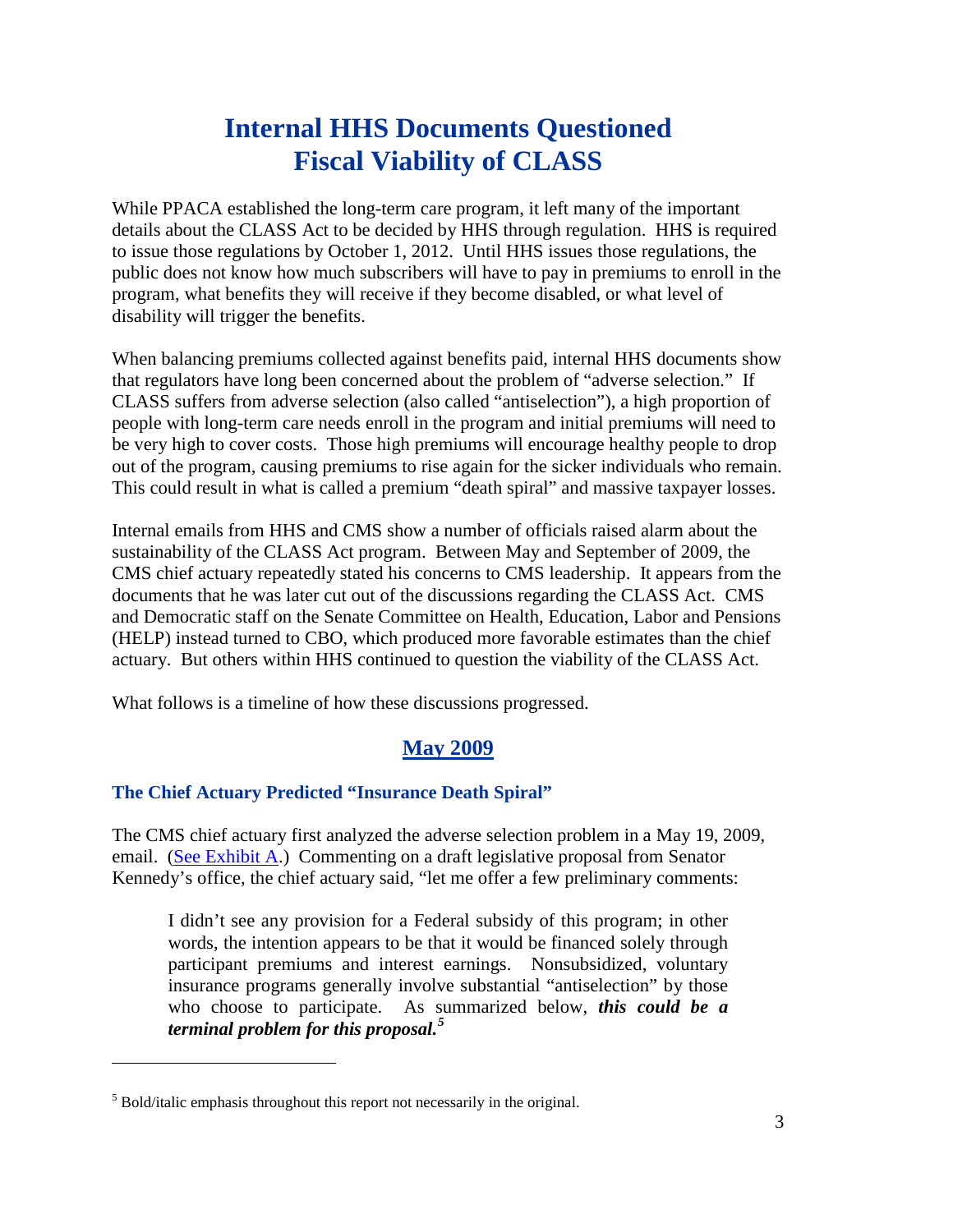*The program is intended to be "actuarially sound," but at first glance this goal may be impossible.* Due to the limited scope of the insurance coverage, the voluntary CLASS plan would probably not attract many participants other than individuals who already meet the criteria to qualify as beneficiaries. While the 5-year "vesting period" would allow the fund to accumulate a modest level of assets, all such assets could be used just to meet benefit payments due in the first few months of the  $6<sup>th</sup>$  year.

The resulting substantial premium increases required to prevent fund exhaustion would likely reduce the number of participants, and *a classic "assessment spiral" or "insurance death spiral" would ensue.*

Alternatively, suppose that a significant number of people without any limitations in [activities of daily living] could be persuaded to participate in the program. How many people would be needed to cover the benefit costs for those qualifying as beneficiaries? For the sake of illustration, suppose 10 million people qualify for benefits of \$50 per day (annual cost of \$182.5 billion). About 234 million people, paying premiums of \$65 per month, would be needed to cover this cost (ignoring administrative expenses). The size of the U.S. population aged 20 and over is about 225 million, and about 165 million of these are employed. This rough—but probably not unrealistic—example further calls into question the feasibility of the maximum financing versus the minimum benefits."

The problem identified by chief actuary at the earliest stages of the bill's consideration remained in the legislation through subsequent drafts. The chief actuary's concern was that it would not be possible to attract enough people to the program to maintain it as a self-funding program.

The chief actuary's email does not include the text of the draft language from Senator Kennedy's office, but it appears from the premium and benefit example used that the first draft of the statutory language may have required \$50 a day in benefits and/or premiums of \$65 per month. The final version of the CLASS Act gives the Secretary of HHS discretion to set the premiums and benefit levels as long as premiums allow the program to be fiscally sound over 75 years and benefits are at least \$50 per day.

#### **June - July 2009**

#### **The Administration Supported the CLASS Act Based on Budgetary Gimmicks, Not Long-Term Actuarial Analysis**

In the summer of 2009, a series of email exchanges between the chief actuary and the CMS Office of Legislative Affairs show that support for the long-term care program was growing within the Obama administration and among Democrats in Congress, while the chief actuary's concerns were becoming more emphatic. Despite these concerns,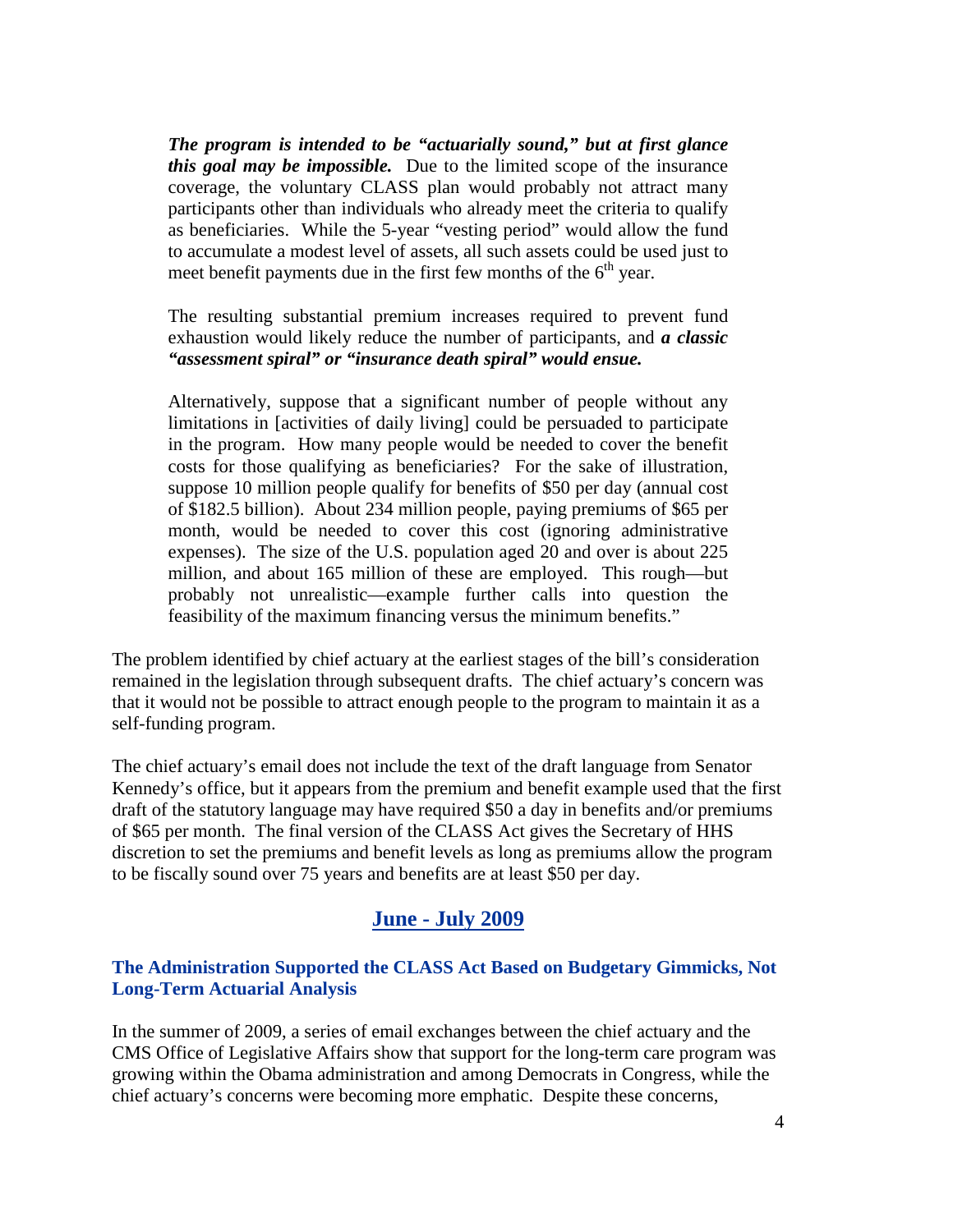supporters of the CLASS Act continued to rely on budgetary gimmicks and flawed modeling.

On June  $29<sup>th</sup>$ , a staffer in the CMS Office of Legislative Affairs forwarded a news story to the chief actuary that discussed how the CLASS Act allegedly would save money. The email noted, "Bottom line, the CLASS Act was scored by CBO with a savings of \$58 billion over 10 years, including a \$2.5 billion savings in Medicaid." A follow up email from CMS Legislative Affairs on July 8 said, "the Administration is now officially on record supporting the CLASS Act." [\(See Exhibit B.](http://go.usa.gov/0fr))

The chief actuary responded with a critique of two studies that had been offered in support of the insurance program:

I've finished reviewing the two studies provided by Sen. Kennedy's staff regarding the CLASS proposal. *I'm sorry to report that I remain very doubtful that this proposal is sustainable at the specified premium and benefit amounts.*

The actuarial study conducted for AARP assumed participation rates based on a portion (40% to 100%) of current rates for  $401(k)$  plans. In practice, I think current experience for participation in employer based long-term care plans would be much more applicable, and such participation is far lower than for 401(k)'s (for fairly obvious reasons). The AARP study emphasized the sensitivity of premium levels to the number of healthy participants. Although the actuaries didn't model a plan with participation in the few-percentage range, I strongly suspect that the resulting premiums would be so large as to further diminish the number of participants and to fail to achieve the critical mass of participants in average health needed to cover the selection and subsidy costs.

All the analysis in the Moran study is based on an assumption that the CLASS program would be mandatory. The results look legitimate for such a program, but they are not applicable to the voluntary plan proposed for CLASS.

I haven't been able to talk to CBO yet regarding their participation assumptions. Unless they have a compelling reason to expect greaterthan-[long-term care] levels of participation, however, I can't see how there would be enough workers participating to cover the selection costs for those with existing [activities of daily living] limitations plus the costs for the internal subsidies for students and low-income persons. *Thirty-six years of actuarial experience lead me to believe that this program would collapse in short order and require significant federal subsidies to continue.* [\(See Exhibit B.](http://go.usa.gov/0fr))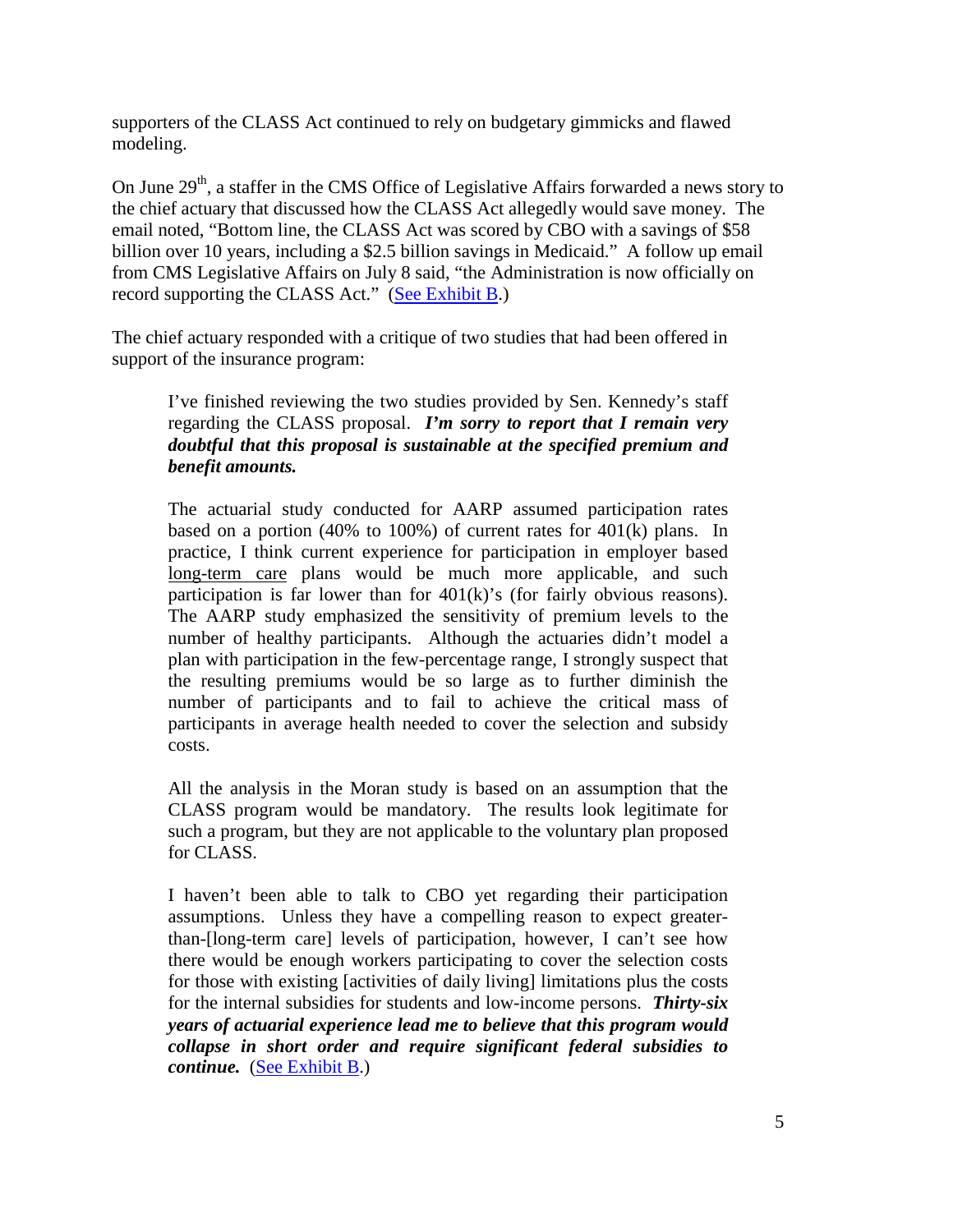The comments by the chief actuary demonstrate that any reduction in the federal budget deficit identified by CBO would be a function of budgetary time-shifting rather than true savings. While programs like Social Security are often analyzed on a 75-year basis of long-term actuarial solvency, congressional rules require CBO to analyze legislative proposals, like the CLASS Act, over a 10-year budget window.

But the CLASS program likely will not even begin collecting premiums until 2013, and five years of participation are required before subscribers are vested in CLASS, so the program is not likely to begin paying out any benefits until 2018. CLASS was therefore scored as a revenue raiser. Using this budget gimmick, the true costs of the program the subsequent benefit payments—were essentially ignored, because only a few years of benefit payments were within the official 10-year CBO scoring window of 2010-2019.

#### **CLASS Supporters Relied on Flawed Modeling**

 $\overline{a}$ 

The internal documents show that advocates of the CLASS program relied on strikingly unrealistic participation estimates. One study noted above, commissioned by AARP and dated March 3, 2008, assumed nearly 50 million Americans would join the program, a level well above current participation in private long-term care insurance. The second, by the Moran Group, assumed participation would be mandatory for everyone.<sup>[6](#page-7-0)</sup>

As the chief actuary pointed out, those are completely invalid assumptions on which to base estimates of a long-term care insurance program. CBO's own estimate also assumed participation rates that were higher than long-term care insurance currently has, and higher than the chief actuary believed could plausibly be expected. By relying on unrealistic estimates of how many people would participate in the CLASS program, its supporters masked the program's underlying viability problems.

Even with these unrealistic assumptions, the AARP-commissioned analysis also concluded that the program's design flaws "will ultimately lead to … an unsustainable situation with respect to the premiums." [\(See Exhibit C.](http://go.usa.gov/0fY)) Emails between Obama administration officials and congressional staff show that AARP, which publicly supported PPACA, has refused to release the entire study. [\(See Exhibit D.](http://go.usa.gov/0fg))

To further rebut the AARP and Moran studies, the chief actuary also forwarded to CMS Legislative Affairs staff a report by the American Academy of Actuaries and the Society of Actuaries that substantiated his concerns about the long-term viability of the proposed

<span id="page-7-0"></span> $6$  The documents provided did not include the study completed by the Moran group despite it being referenced by the chief actuary and a senior democrat staff member for the Senate Health, Education, Labor, and Pensions Committee. The senior democrat staff member referenced the Moran report on October 20, 2009 at the Kaiser Family Foundation event "The Sleeper Issue: Long-term Care and the CLASS Act," page 78.

[http://www.kff.org/healthreform/upload/102009\\_KFF\\_CLASS\\_Act\\_Transcript\\_Final.pdf](http://www.kff.org/healthreform/upload/102009_KFF_CLASS_Act_Transcript_Final.pdf)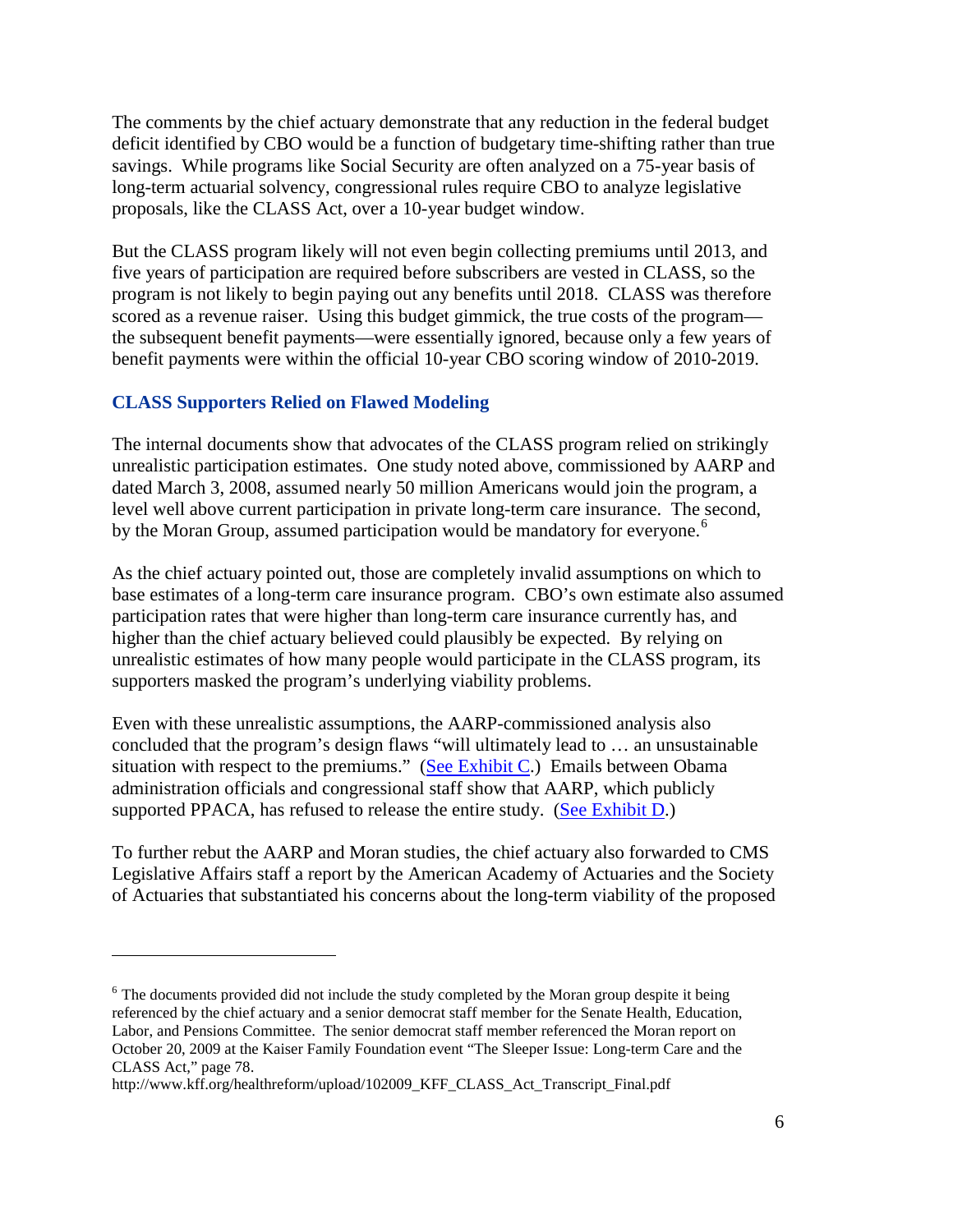CLASS program. [\(See Exhibit E.](http://go.usa.gov/0f4)) The American Academy of Actuaries provided their report to the Senate HELP Committee on July 22, 2009. [\(See Exhibit E.](http://go.usa.gov/0f4))

### **August - September 2009**

#### **CMS and Senate HELP Democrats Ignored Warnings about Actuarial Soundness and Pressed Forward with CLASS as a New Entitlement**

The chief actuary remained concerned about the soundness of the CLASS program throughout the summer of 2009, and he sought to ensure that his concerns were communicated to the senior people working on health care reform inside HHS as well as the chief architects of the program in Senator Kennedy's office. On August 14, 2009, the chief actuary sent another email to the CMS Office of Legislative Affairs in which he said:

"*As you know, I continue to be convinced that the CLASS proposal is not 'actuarially sound,' despite Sen. Kennedy's staff's good intentions*. I assume you've conveyed these concerns to the staff but, if not, let me know and we can express the concerns in a memo."

The Office of Legislative Affairs responded, "Yes, both Amy and the HHS Office of Health Reform have been in communication with [a senior democrat staff member] of the HELP Committee relaying your concerns about the actuarial soundness of the CLASS Act." [\(See Exhibit F.](http://go.usa.gov/0f2))

A few weeks later, on August 24, 2009, the chief actuary again asked CMS to consider the American Academy of Actuaries report questioning the CLASS Act's viability. [\(See](http://go.usa.gov/0fr)  [Exhibit B.](http://go.usa.gov/0fr))

#### **HHS Officials Effectively Silenced the Chief Actuary and Stopped Soliciting His Input**

After receiving consistent negative information from the chief actuary about the financial viability of the program, Senator Kennedy's staff moved to cut out the chief critic of the CLASS Act within HHS from providing any further analysis of the bill. On September 10, 2009, the Director of Policy Analysis in the Immediate Office of the Secretary of HHS emailed the Deputy Assistant Secretary for Planning and Evaluation saying, [a senior democrat staff member] "got back to me, and decided she does not think she needs additional work on the actuarial side." [\(See Exhibit G.](http://go.usa.gov/0fb))

An email the following week, September 16, reiterated Democrats' position: [a senior democrat staff member] "at HELP has done a lot of work changing the program and per CBO it is now actuarially sound." [\(See Exhibit H.](http://go.usa.gov/0f0)) There had been a clear shift from relying on the chief actuary's 36 years of experience in favor of the flawed 10-year timeframe of CBO.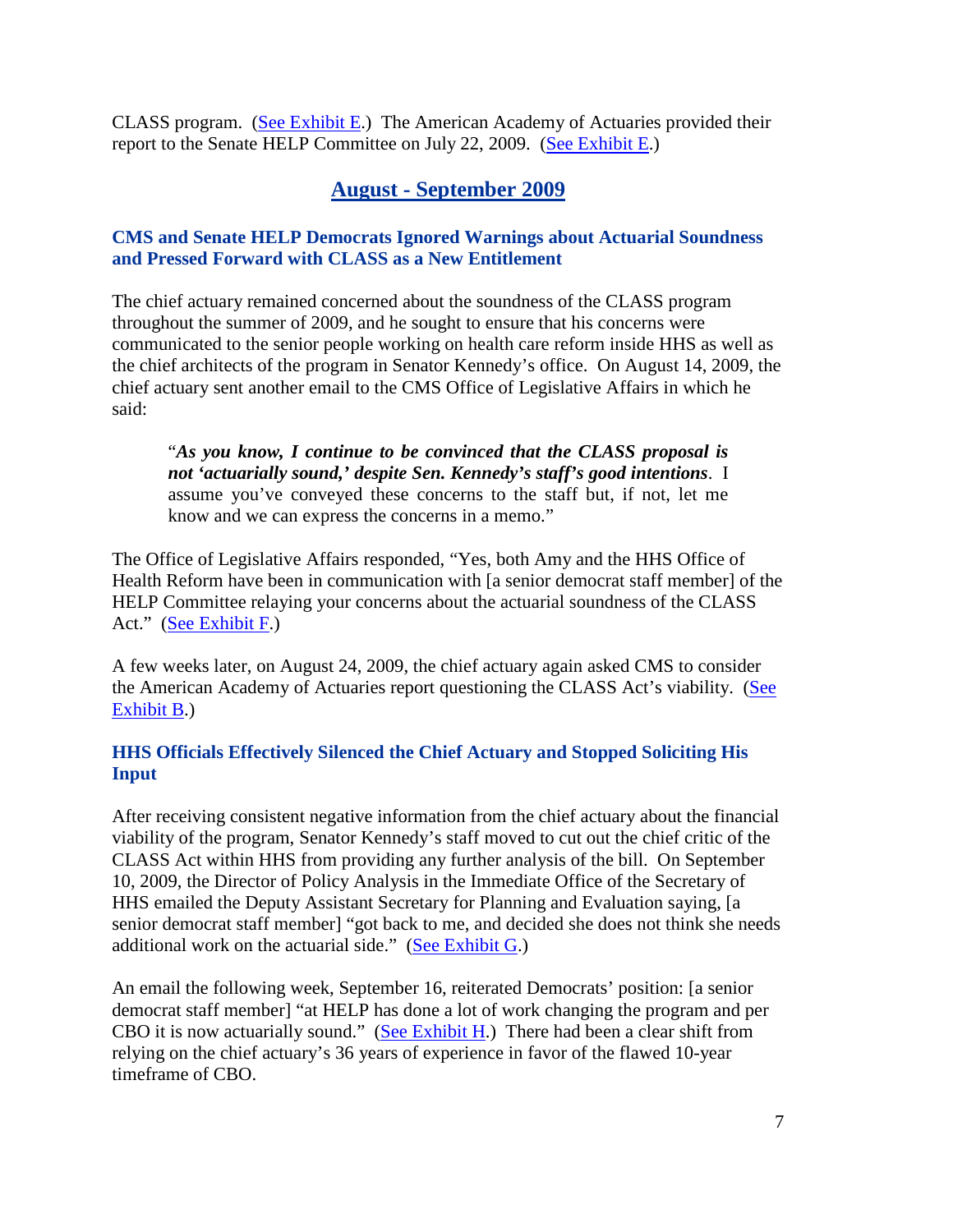Despite the shift, the chief actuary continued to be involved in discussions as late as September 23, 2009, when he attended a meeting with CBO in which the structure and cost of the CLASS Act were discussed. [\(See Exhibit I.](http://go.usa.gov/0f9)) After this date, there were apparently no other email communications from the chief actuary regarding the CLASS Act. There is no indication in the documents that the drafters of the legislation in Congress or HHS ever again sought the chief actuary's opinion on the program before the law was enacted. However, his questions about the sustainability of the program continued to be raised in published actuarial reports.<sup>[7](#page-9-0)</sup>

#### **CBO Produced Long-Term Analyses of CLASS; Models Have Yet to Be Made Public**

At the same time CLASS supporters began to marginalize the warnings from the chief actuary about the long-term viability of the program, Democratic staff on the Senate HELP Committee worked with CBO to come up with an alternative model to analyze CLASS. On September 9, 2009, an HHS official e-mailed that HELP staff "had CBO do lots and lots of runs out to 50 years to ascertain solvency. [The HELP staff member] is going to send to me to forward on." [\(See Exhibit J.](http://go.usa.gov/0fI))

Congress relies on CBO to estimate the economic impact of proposed laws and in this role it is vital that CBO's models be completely transparent. The formulas, algorithms and assumptions should be explicitly defined so that Congress and the public can fully understand the basis for their estimates. Yet two years after it was providing analyses to HELP Committee staff, CBO has declined to disclose the models it developed to analyze the CLASS program's long-term solvency. CBO staff now say that they do not have the capacity to analyze the CLASS Act's long-term solvency, despite apparently undertaking that analysis for congressional Democrats before the bill's passage.

On August 15, 2011, HHS did provide an analysis by CBO that congressional staff gave to CMS in September 2009. That analysis is one page of a spreadsheet projecting net premium collections of \$59 billion through 2019 – a 10-year budget estimate, not the 50 year solvency estimates referred to by Senate HELP Committee staff. The document does not disclose what participation rates it assumed or how it established the assumed \$65 premium rate. [\(See Exhibit K.](http://go.usa.gov/0f5))

### **September – December 2009**

#### **HHS' Office of the Assistant Secretary for Planning and Evaluation Began To Question CLASS but Also Was Ignored**

[http://www.cms.gov/ActuarialStudies/downloads/HR3962\\_2009-11-13.pdf](http://www.cms.gov/ActuarialStudies/downloads/HR3962_2009-11-13.pdf)

 $\overline{a}$ 

Foster, Richard. "Estimated Financial Effects of the 'Patient Protection and Affordable Care Act' As Amended." Office of the Actuary, Centers for Medicare and Medicaid Services, April 22, 2010. https://www.cms.gov/ActuarialStudies/Downloads/PPACA\_2010-04-22.pdf

<span id="page-9-0"></span><sup>7</sup> Foster, Richard. "Estimated Financial Effects of the 'America's Affordable Health Choices Act of 2009' (H.R. 3962), as passed by the House on November 7, 2009, November 13, 2009.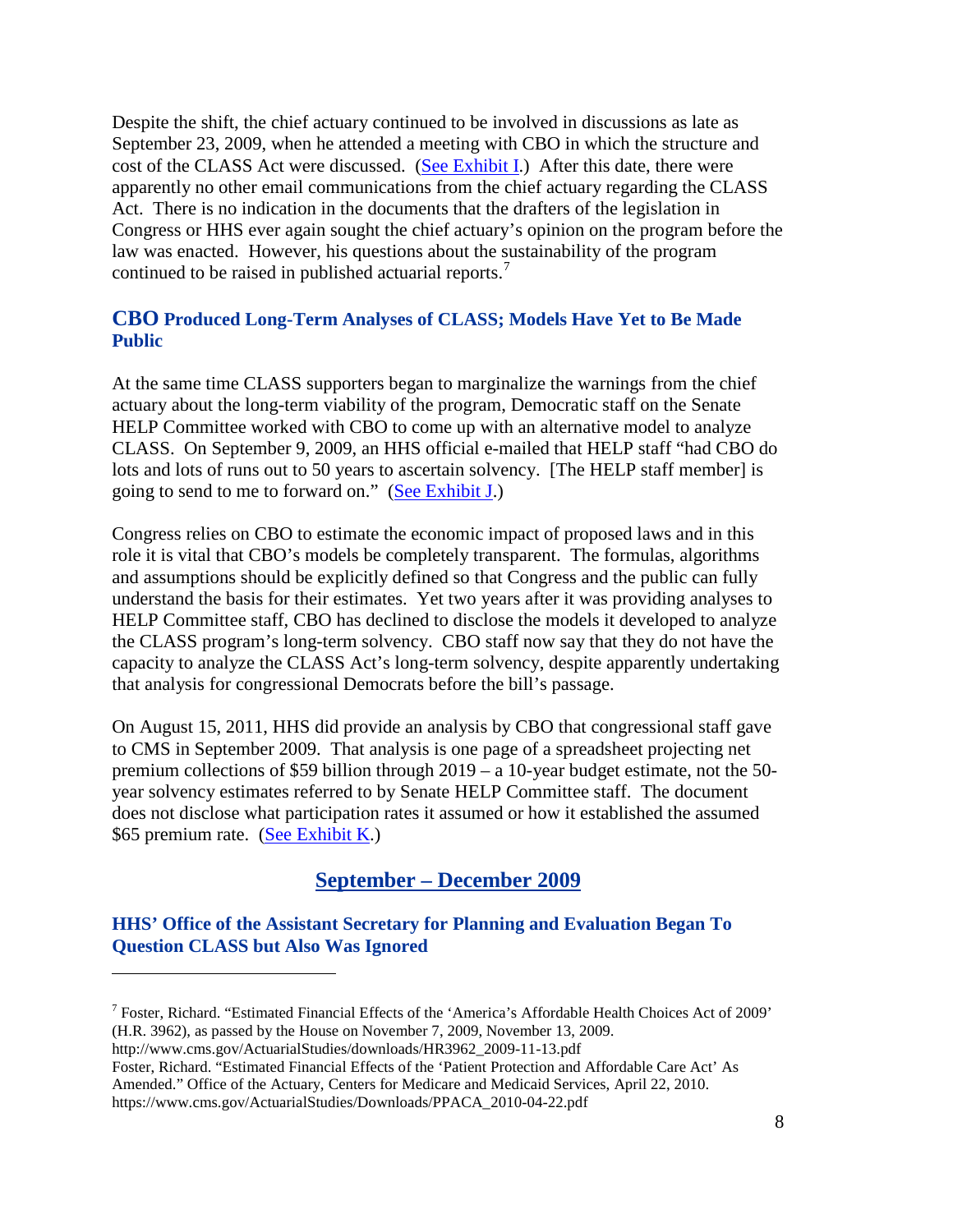Despite the chief actuary's email silence after September, others within HHS began to raise red flags about the soundness of the CLASS program. On September 25, 2009, just two days after the CBO meeting with the chief actuary, the Office of the Assistant Secretary for Planning and Evaluation (ASPE) prepared talking points for the CLASS program, including the concern that the program "*is still likely to create severe adverse selection problems*." [\(See Exhibit L.](http://go.usa.gov/0fN))

On October 22, 2009, ASPE again questioned the viability of the program. One staffer wrote in an email:

"You can get a policy through the [Federal Long-Term Care Insurance Program] (albeit underwritten) with a higher benefit, better inflation protection, and lower premium [than CLASS]. I don't see any reason why anyone would opt for CLASS if they could pass the underwriting. And if you couldn't make it through underwriting, you could simply enroll in CLASS to cover some of your current or likely future [long-term care] costs. *Seems like a recipe for disaster to me…*" [\(See Exhibit M.](http://go.usa.gov/0fR))

This staffer also said: "I can't imagine that CLASS would not have high levels of adverse selection given the significantly higher premiums compared to similar policies in the private market." [\(See Exhibit M.](http://go.usa.gov/0fR))

#### **HHS Officials' Public and Private Statements on CLASS Solvency Conflict**

During this entire time, public statements by HHS officials gave no hint of the internal concerns voiced within the agency. On October 20, 2009, Richard Frank, Deputy Assistant Secretary for Planning and Evaluation at HHS, gave a public speech at a Kaiser Family Foundation event in which he said:

"We've, in the department, have modeled this extensively, perhaps more extensively than anybody would want to hear about [laughter] and we're entirely persuaded that reasonable premiums, solid participation rates, and financial solvency over the 75-year period can be maintained. So it is, on this basis, that the administration supports it that the bill continues to sort of meet the standards of being able to stand on its own financial feet."<sup>[8](#page-10-0)</sup>

It was around this same time that internal email from Frank's staff indicated the nonpublic opinion that prospects for the program's solvency looked more like "a recipe for disaster."

<span id="page-10-0"></span><sup>&</sup>lt;sup>8</sup>Comments made on October 20, 2009 at Kaiser Family Foundation Event. "The Sleeper Issue: Long-term Care and the CLASS Act." Page 49-50

[http://www.kff.org/healthreform/upload/102009\\_KFF\\_CLASS\\_Act\\_Transcript\\_Final.pdf. .](http://www.kff.org/healthreform/upload/102009_KFF_CLASS_Act_Transcript_Final.pdf.%20Page%2049-50)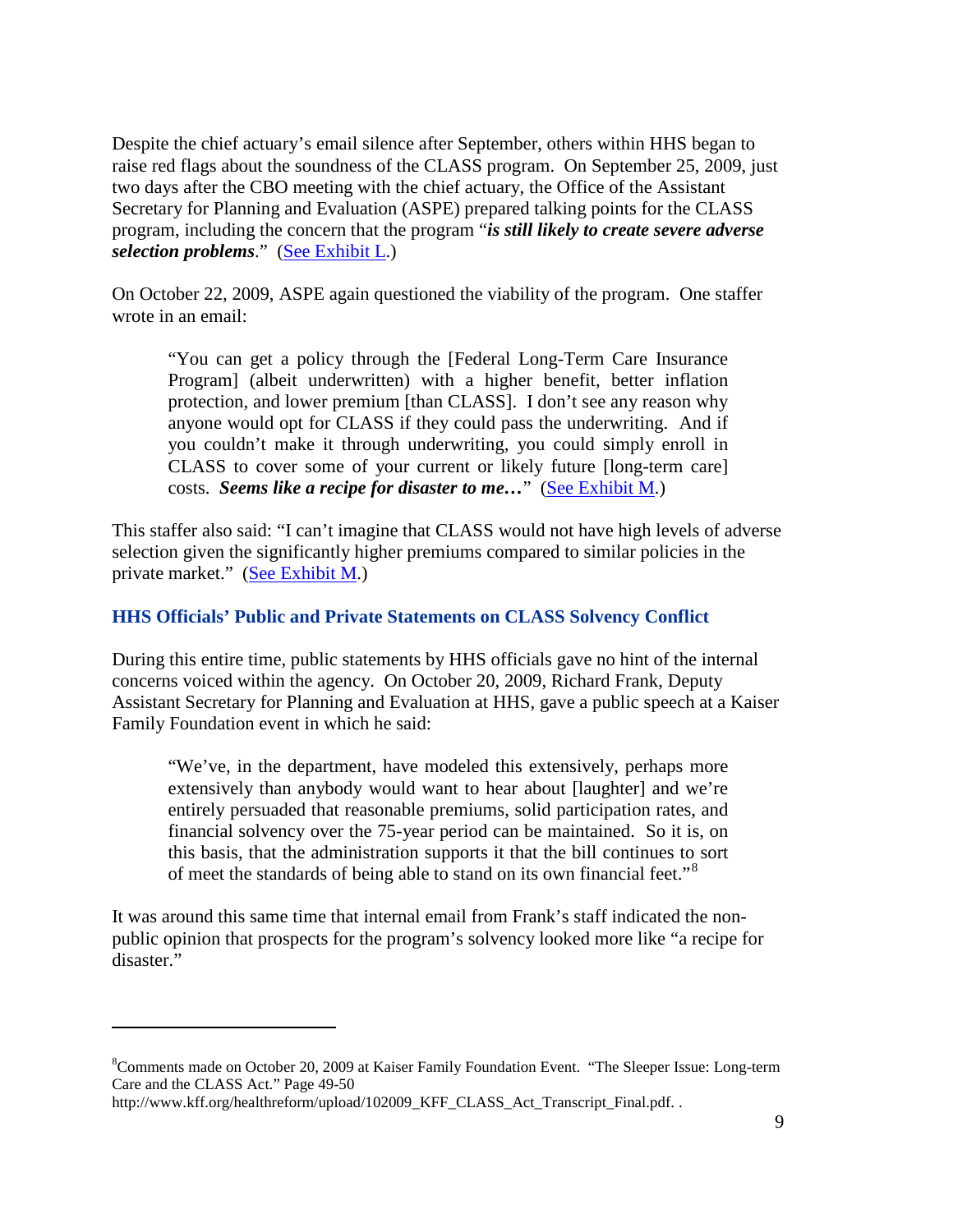#### **Figures from the Social Security Chief Actuary Also Lead to Questions of Anti-Selection Problems within CLASS**

HHS staff acknowledged that CLASS premiums would need to be less than \$100 for the program to be viable. On November 27, 2009, an ASPE staffer commented, "I suspect that these changes would decrease the premium to well under \$100, which seems to be the consensus threshold needed to get decent participation and avoid catastrophic adverse selection." [\(See Exhibit N.](http://go.usa.gov/0fn))

But on December 8, ASPE analyzed Social Security Chief Actuary Steve Goss' actuarial report and noted that estimated monthly premiums were approximately \$177 per month (if a certain reenrollment loophole were not closed) or \$140 per month (if the loophole were closed). They also noted that after five years, premiums could increase to \$332.53 per month. The office concluded its analysis by noting that adverse selection was a serious threat to the program's viability. [\(See Exhibit O.](http://go.usa.gov/0fU))

#### **HHS Officials Question CLASS, but Their Concerns are not Addressed in the Legislation**

On December 1, 2009, ASPE had prepared technical comments on the CLASS Act, in which, even before its analysis of the Social Security data, the Office pointed out:

"Unlike most private insurance that reimburses policy holders for longterm care expenses, the CLASS benefit is a lifetime cash payment paid daily or weekly once a person meets the eligibility criteria of the program. … *The end result could be severe adverse selection that would in turn threaten the long-run solvency of the program*." [\(See Exhibit P.](http://go.usa.gov/0fP))

The technical comments also included several recommendations from the American Academy of Actuaries to increase the solvency of the program. These included adding a waiting period before benefits kick in; reducing the benefit from lifetime to a fixed number of years; using an established list of activities of daily living to determine the trigger for benefits; and moving from a daily cash benefit to one that makes reimbursements based on services used.

None of those recommendations were adopted in the final language of the bill, and the concerns expressed by ASPE were not addressed or shared with the public.

### **January 2010**

#### **HHS Officials Privately Conceded CLASS May Be Unsustainable, but Failed to Disclose Their Concerns Publicly**

In January 2010, HHS staff prepared a list of suggested technical corrections to the CLASS Act that the Department wanted included as the House and Senate reconciled their separate versions of health care reform. However, for both political and procedural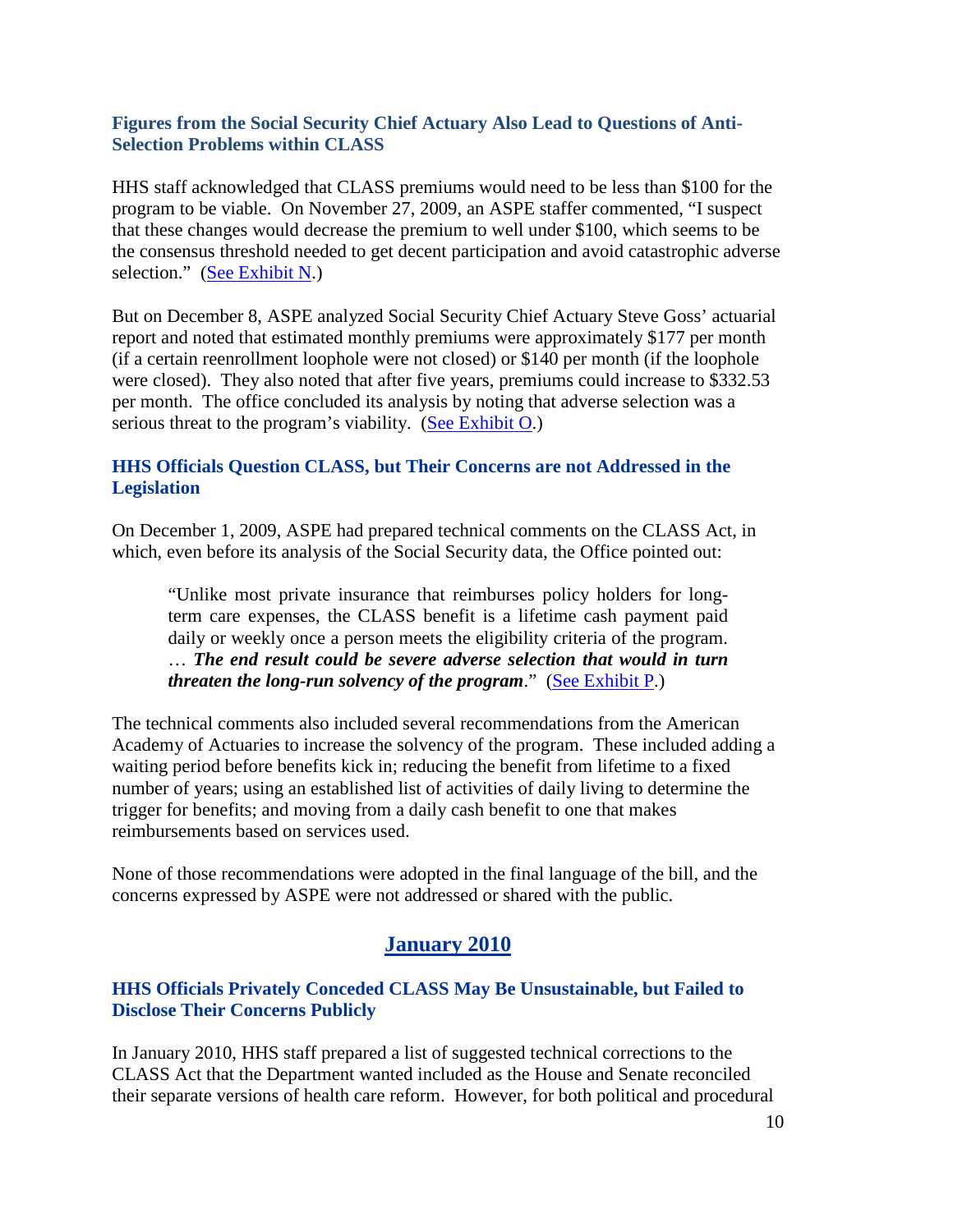reasons, the House was forced to accept the version of health reform – and the CLASS Act – adopted by the Senate on December 24, 2009, and none of the corrections were made.

Chief among the corrections the Department wanted to make was a so-called "failsafe," which HHS staff described this way:

In the current bills, the Secretary can alter the premiums in response to threats to financial stability of the CLASS program. However, *it is possible the authority in the bill to modify premiums will not be sufficient to ensure the program is sustainable*. The failsafe provision gives the Secretary authority to alter earnings and vesting provisions of the CLASS Act to further decrease adverse selection and maintain long-run stability. [\(See Exhibit Q.](http://go.usa.gov/0fE))

The documents reveal HHS' concern that the CLASS program as written in the Senate bill – and the version signed into law – would become fiscally unsustainable. Yet at no point between the date of the document – January 4, 2010 – and the day the House voted to pass the Senate health bill – March 21, 2010 – did Secretary Sebelius or any other HHS official publicly air the Department's concerns that the CLASS program as drafted could be unsustainable.

It appears that the significant fiscal concerns surrounding CLASS may have been silenced within the Department for political reasons and the fear that publicly discussing concerns about CLASS' sustainability could have jeopardized the bill's passage in the House.

The technical comments on the January 2010 document raise additional contradictions between HHS' public and private statements. Throughout 2011, Secretary Sebelius and other HHS officials have repeatedly expressed – and have testified before Congress about – their belief that the CLASS Act legislation gives them the authority they need to construct the program in a fiscally sustainable manner.<sup>[9](#page-12-0)</sup> This public assurance stands in marked contrast with the internal corrections document asserting that it is possible the Department's authority "will not be sufficient to ensure the program is sustainable."

<span id="page-12-0"></span><sup>9</sup> Roy, Avik. "Sebelius: CLASS Act is 'Totally Unsustainable,' Mandate Possible," Forbes, February, 23, 2011

<http://www.forbes.com/sites/aroy/2011/02/23/sebelius-class-act-is-totally-unsustainable-mandate-possible/> House Energy & Commerce Committee. Hearing entitled, "The Implementation and Sustainability of the New, Government-Administered Community Living Assistance Services and Supports (CLASS) Program," March 17, 2011.

http://republicans.energycommerce.house.gov/hearings/hearingdetail.aspx?NewsID=8332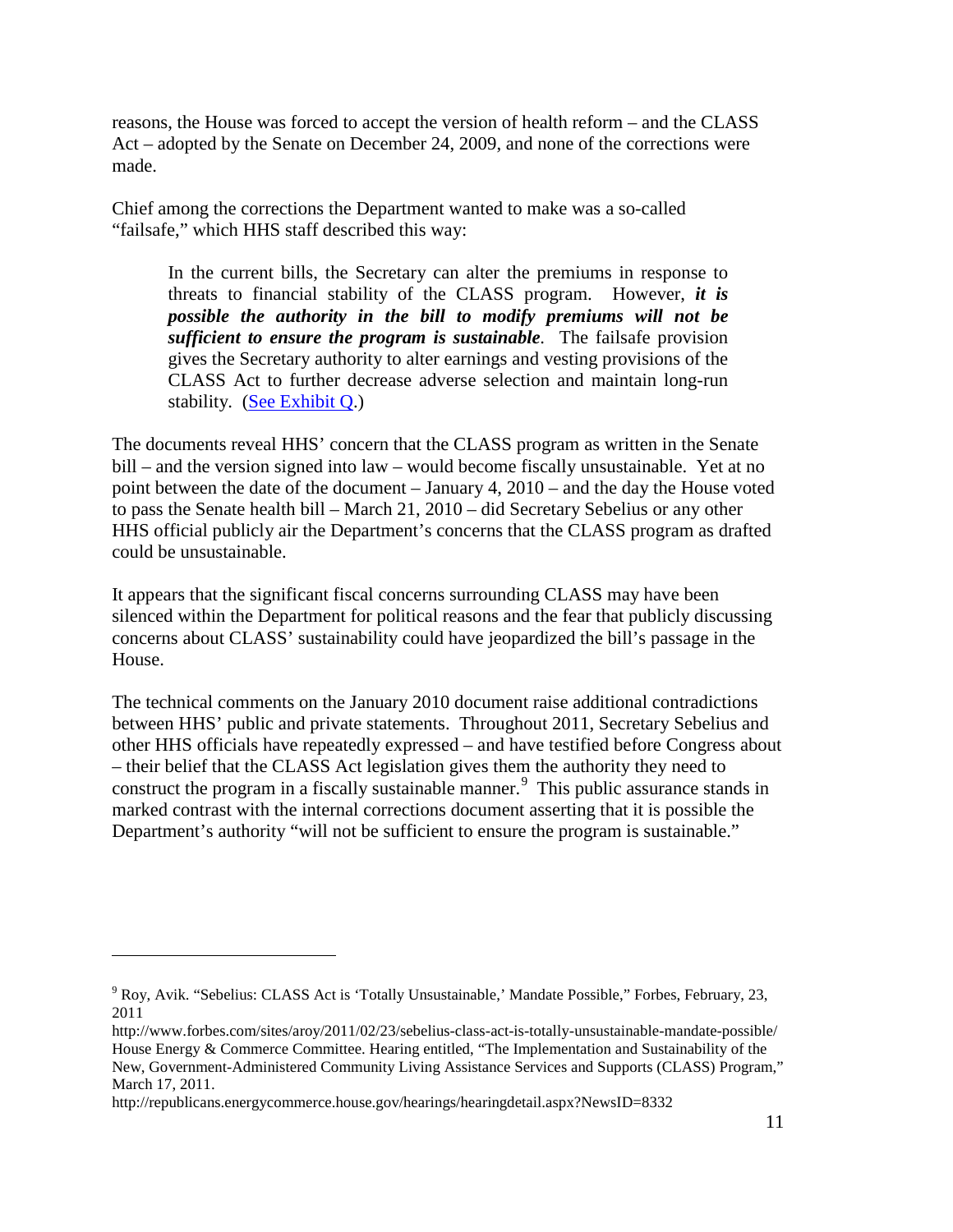# **CLASS May Leave Employers On the Hook for a Failed Entitlement**

Even before PPACA became law, HHS and the law's drafters began to look for ways to pass the costs on to other parties. While it was clear that some of the future projected shortfalls in the program would add to the federal budget deficit and be borne by American taxpayers, other costs would be shifted to employers and the states. The documents show a consistent effort by HHS to impose unfunded mandates on others, so that the cost of some of the questionable decisions made by the law's drafters would not fall on the federal government.

#### **Employer Participation Creates Compliance and Administrative Burdens**

To participate in CLASS, subscribers would pay a yet-to-be-determined premium each month that would be deposited into a trust fund established by the Secretary of the Treasury for the purpose of paying cash benefits to eligible claims. Premiums would be collected either through voluntary employer payroll withholding or by a mechanism determined by the Secretary for those who are self-employed, have more than one employer, or have an employer that does not participate in the automatic enrollment process.

The critical mechanics of how an employer would withhold CLASS program premiums from employees' paychecks and then transfer those premiums to the U.S. Treasury could place a significant compliance and administrative burden on employers. The complexity and cost of any new payroll deduction and enrollment process could be substantial, especially for small employers.

Documents show that HHS knew of the program's administrative burden on employers and pressed forward anyway. In the HHS ASPE office's technical comments on the draft CLASS Act legislation from December 1, 2009, the Department acknowledged:

"The collection of premiums is a fiduciary responsibility that requires employers to accurately collect and transmit premiums to the government. *Collecting premiums would require a nontrivial change to existing payroll systems and additional responsibilities that employers may be reluctant to take on*." [\(See Exhibit P.](http://go.usa.gov/0fP))

HHS warned that employer participation in a voluntary enrollment program was likely to be low because CLASS premiums will be difficult for employers to calculate and "employee interest in CLASS may be minimal." [\(See Exhibit P.](http://go.usa.gov/0fP))

What was more, because employers participating in the program would be taking on a fiduciary responsibility, they could be at risk of lawsuits from their workers for calculating premiums incorrectly. Because, as HHS acknowledged, calculating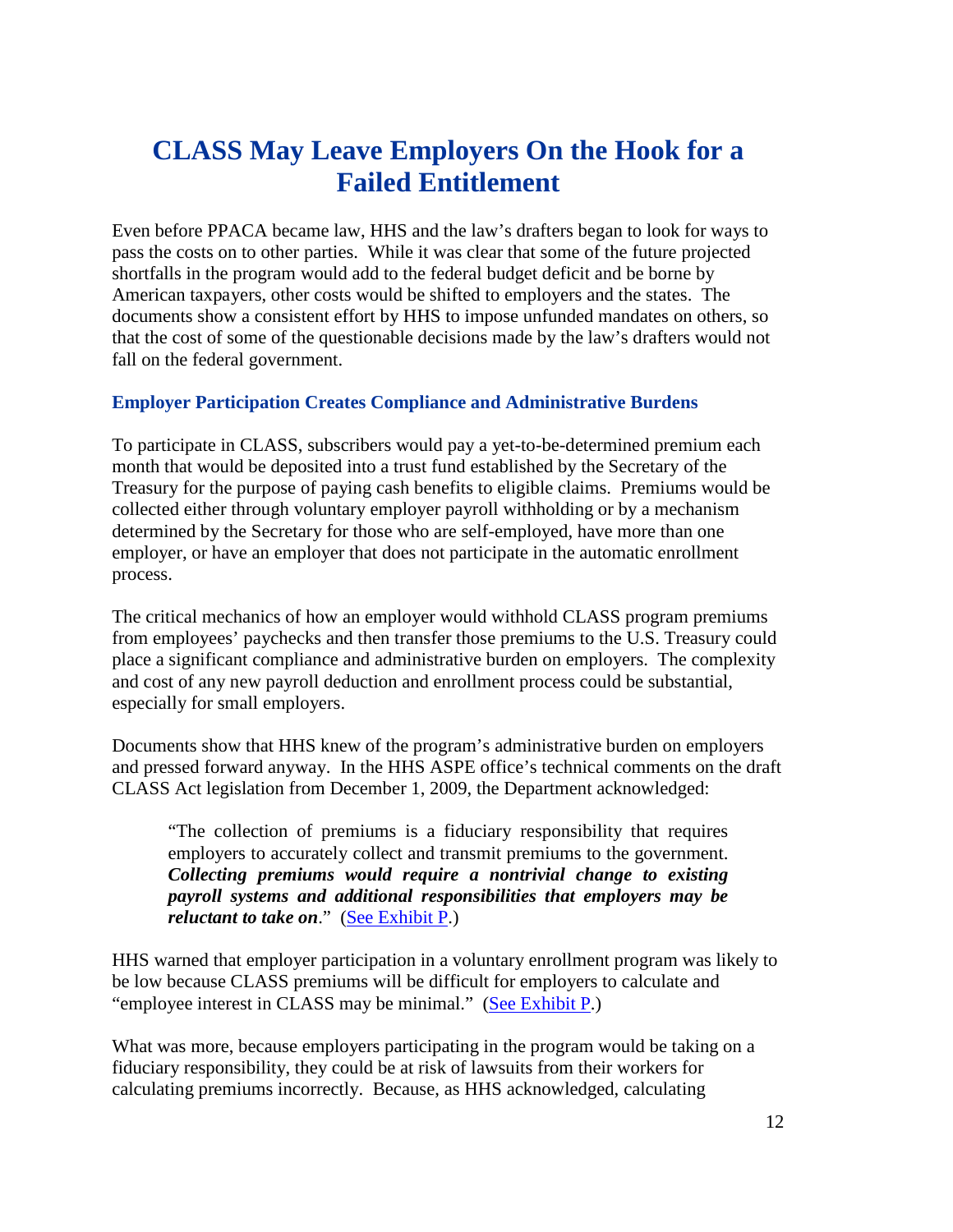premiums will be "complex" and difficult to implement, such lawsuits could become commonplace. HHS appears to have understood that the prospect of litigation and significant liability might make employers less likely to want to get involved in the program.

#### **The Forthcoming Regulations on CLASS Could Require Employers, at a Minimum, to Provide Enrollment Information**

In December 2009, HHS staff discussed how to use the regulatory process to change the not-yet-passed CLASS Act in a way that would make it even more burdensome for employers. Staff were concerned that low participation by employers would lead to fewer people signing up for the program.

One email chain included a discussion about requiring employers to play a more active part in enrollment by requiring them to issue enrollment forms to employees.

"A major enrollment issue that needs to be addressed is how to identify the relevant employers/employees (i.e., the self-employed, small employers, and large employers), and determine if statutory requirements are being met. The Department of Labor may be of some assistance." [\(See Exhibit R.](http://go.usa.gov/0fm))

Another email from the same month indicates that HHS tried to make last minute changes to a manager's amendment, though the language never made it into the final version of the amendment. The Deputy Assistant Secretary for Planning and Evaluation suggested:

"Employer requirements: In the current formulation of the bill, employers have complete discretion regarding whether to participate in the CLASS program and auto-enroll employees …. The provision introduced in this amendment maintains the original optional participation in autoenrollment, but adds a requirement that employers inform their employees about the CLASS program." [\(See Exhibit S.](http://go.usa.gov/0fy))

Nothing in the documents suggests that the Obama administration ever conducted an analysis to quantify how much these proposed unfunded mandates would cost employers in time and resources.

#### **The Administration Considers New Mandates on Employers as a "Solution" to Low Participation**

The concern inside HHS about potentially low participation by employers led to an even more burdensome suggestion: mandate that employers over a certain size offer enrollment to employees. As HHS explained, "One possible alternative is to *move to a 'mandated offer' approach where employers over a certain size (e.g., 50 employees) would be required to offer enrollment*." [\(See Exhibit P.](http://go.usa.gov/0fP))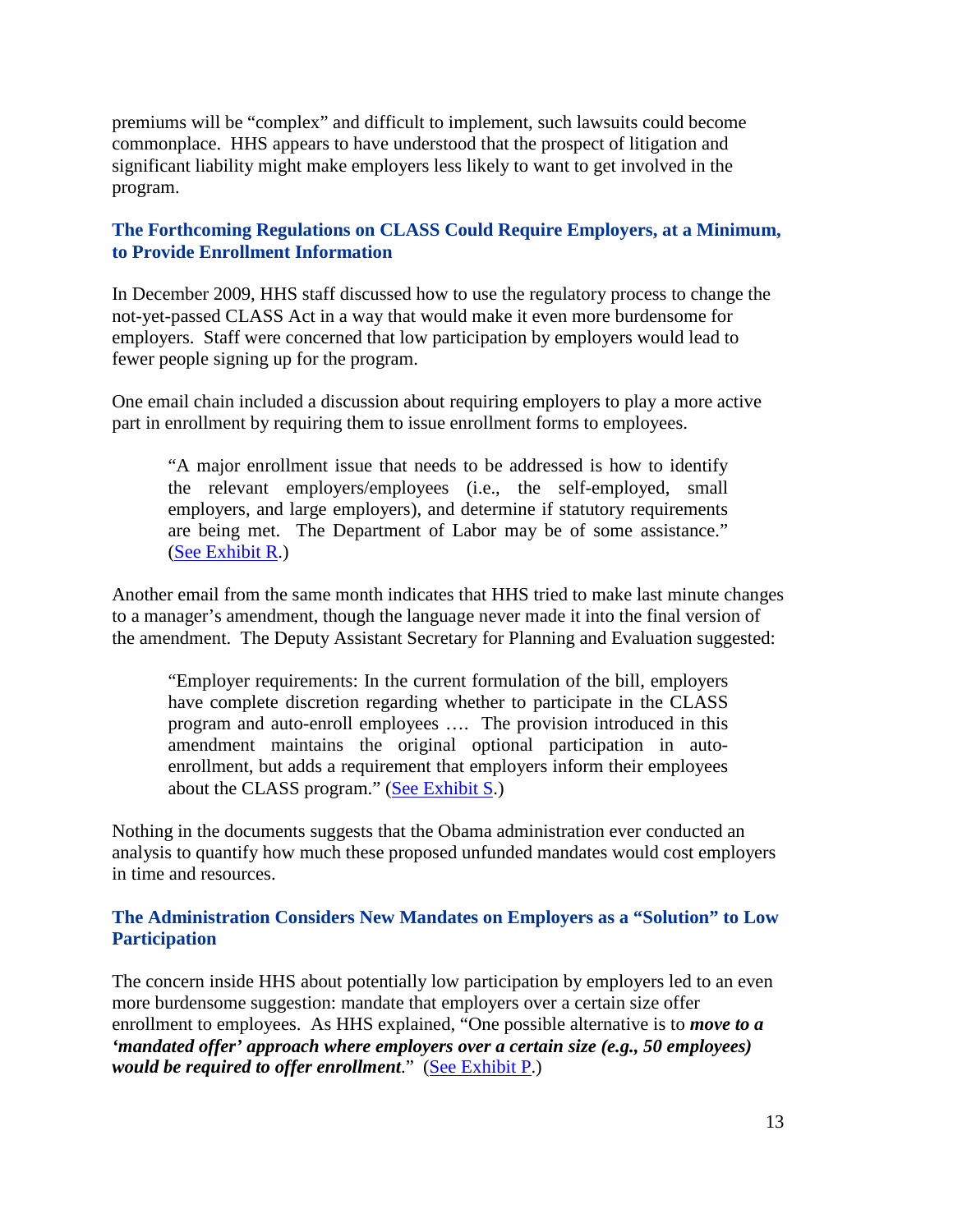Documents show that the idea that the Administration should solve its participation problem by requiring employers to offer enrollment to employees continued to be a major theme of communications regarding implementation of the program. On December 11, 2009, a staffer in ASPE commented:

"I am writing right now about whether we should integrate employers even more into the process by moving to a 'mandated offer' approach instead of just 'mandated information.' The major problem is that mandating that employers offer information about the program probably will not yield high enough participation; we need to have employers more integrated into the enrollment process and not have them drop off once they simply provide information about the program." [\(See Exhibit T.](http://go.usa.gov/0fV))

The recipient of that email responded:

"*I agree that there is a risk to the entire program if we don't have a sufficiently robust outreach and educational campaign and one that is specifically targeted to employers.* This employer notification mandate makes me think of Part D, whereby … insurers are required to notify their Medicare eligibles whether their prescription drug coverage is creditable." [\(See Exhibit T.](http://go.usa.gov/0fV))

In numerous other emails, HHS staff argued that employers should bear the responsibility to enroll employees. [\(See Exhibit R.](http://go.usa.gov/0fm)) HHS envisioned this requirement increasing participation in the program, but the documents do not discuss the unfunded mandate that would be imposed on employers. The final version of the CLASS Act is silent on employer requirements, but it is entirely within the HHS Secretary's discretion to impose the obligations on employers when she issues regulations for the program this fall.

Even if the Secretary does not require employer participation in the regulations to be released this fall, the email communications discussing mandatory employer participation and employer fiduciary responsibility foreshadow ways HHS could later modify the CLASS Act in a desperate attempt to make the program solvent.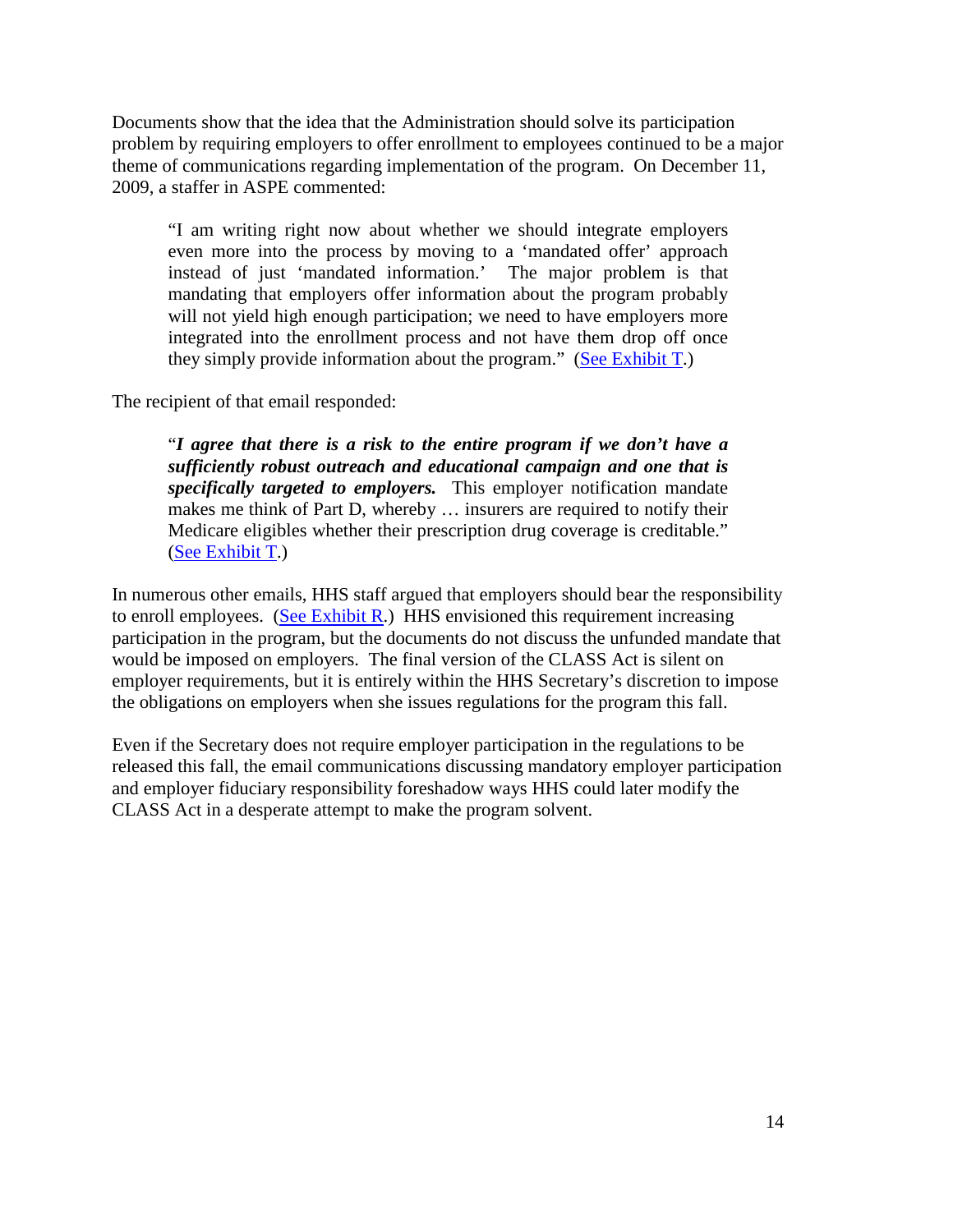# **CLASS Saddles States With Yet Another Mandate**

In addition to the burdens placed on employers, the emails indicate that HHS believed many costs of implementation will be shouldered by the states.

#### **HHS Knew CLASS Imposed Heavy Administrative Burdens and Unrealistic Deadlines**

States will have a significant administrative role in the implementation of the CLASS program, including responsibility for establishing and helping to administer eligibility determination centers. For example, the CLASS Act requires the Secretary of HHS to establish an Eligibility Assessment System similar to the Social Security Disability Insurance (SSDI) program, to be administered by the states. That system is to be completed by January 1, 2012. The CLASS Act also requires the HHS Secretary to enter into agreements with each state's Protection and Advocacy System, which advocate for people with disabilities, and with other groups and state agencies to provide additional counseling services.

According to several internal emails, HHS and CMS staff noted the unreasonable burdens the legislation would impose on states by requiring implementation of the Act within two years. On April 19, 2010, one email said that requiring states within two years of enactment to "designate or create entities to serve as fiscal agents for CLASS beneficiaries" would "*create significant new burdens on the states.*" [\(See Exhibit U.](http://go.usa.gov/0fp))

Another email from even earlier, December 18, 2009, also warned of this problem, stating that a two year deadline for states "to build the direct care workforce capacity for CLASS enrollees" is "*flawed (and perhaps fatally so)*." [\(See Exhibit V.](http://go.usa.gov/0fd))

#### **HHS Underestimated Administrative Costs, Leaving States to Bear Costs of Eligibility Determinations**

Even if the deadlines can be met, HHS has not released any specific estimates of how much these implementation efforts will cost or how much money the federal government will be able to offer states to help pay for the services versus how much states will have to pay on their own.

It is clear from internal HHS emails that the Department always planned to impose a number of significant administrative burdens on states. The administrative costs are expected to be significant, and HHS officials pointed out several times that cost estimates of the CLASS Act did not allocate enough money to administer the program. CLASS Act estimates only allocated three percent of premiums to run the program, while the American Academy of Actuaries recommended three percent of premiums *plus* five percent of benefits. [\(See Exhibit](http://go.usa.gov/0fP) P and [Exhibit W.](http://go.usa.gov/0fv))

Rather than address inadequate funding for administrative expenses, the CLASS Act imposes many administrative expenses on already-struggling states. On March 3, 2010,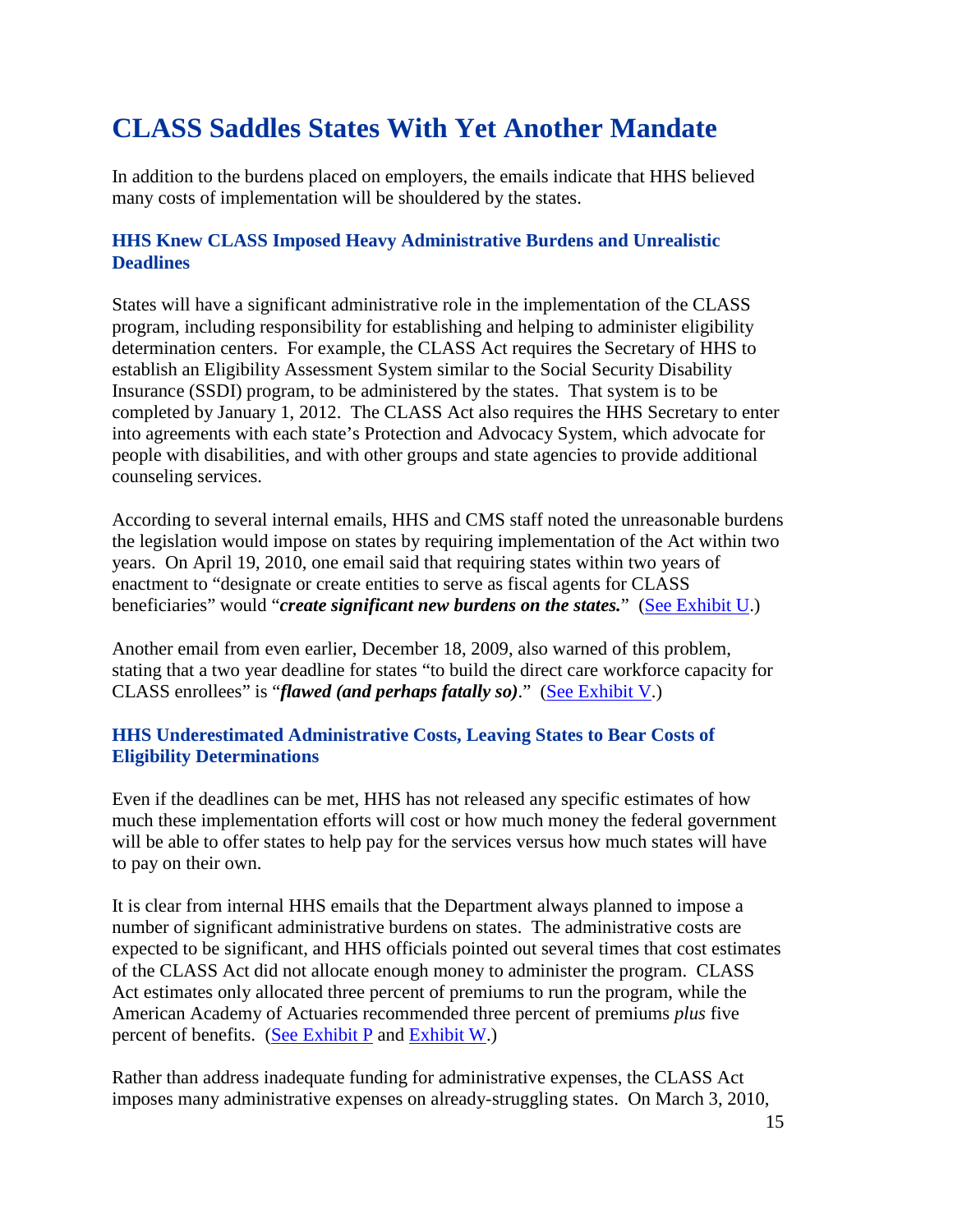when asked whether CMS analyzed implementation costs for CLASS, one CMS employee responded:

"Hate to tell you but I am almost certain that we did not do this. *I really thin[k] most of the administrative costs would be in doing eligibility determinations and payments split with nursing homes and waivers, however, I think little of it is really ours versus the states*." [\(See Exhibit](http://go.usa.gov/0fw)  [X.](http://go.usa.gov/0fw))

#### **CMS Knew States Would Be Saddled With Costs But Congress Did Not Make Changes during Reconciliation**

In the last few weeks before final passage of PPACA, CMS' Office of Legislative Affairs asked staff for edits to the Senate bill that CMS deemed absolutely necessary in order to implement the Act. In a March 4, 2010, exchange, CMS specifically asked for "Not 'nice to have' but 'otherwise it won't work'" fixes. One edit provided by staff read, "require the Secretary to assume responsibility for building workforce infrastructure; otherwise, *this will impose costs and burdens on states and potentially put CLASS at risk*."

CMS proposed changing the implementation date to January 2015, as "states are not uniformly equipped to perform activities related to designating existing or new entities to ensure the service infrastructure is adequate to meet the needs of beneficiaries, which will likely pose significant and potentially costly administrative challenges, particularly in light of the implementation deadline." [\(See Exhibit Y.](http://go.usa.gov/0ff)) None of these edits were included in the final version of PPACA.

#### **Administrative Burden Likely to Get Worse Over Time**

 $\overline{a}$ 

The SSDI program, on which the CLASS Act administrative structure is modeled, is experiencing significant problems in both fiscal and administrative areas. The aging of the baby boom generation has caused SSDI administrative costs to nearly double since 2000. According to a CBO report, the SSDI program will become insolvent in 2017.<sup>[10](#page-17-0)</sup> In addition, the Social Security Administration anticipates nearly 3.2 million new applicants<sup>[11](#page-17-1)</sup> for disability benefits in FY 2012. Even without those new applicants, SSDI has a huge backlog of appeals cases in which benefits have been denied. In 2007, some appeal cases had been lingering as long as 1,400 days.<sup>[12](#page-17-2)</sup>

<span id="page-17-0"></span><sup>&</sup>lt;sup>10</sup> Congressional Budget Office, "CBO's 2011 Long-Term Projections for Social Security: Additional Information," August 2011. http://www.cbo.gov/doc.cfm?index=12375

<span id="page-17-1"></span><sup>&</sup>lt;sup>11</sup> Social Security Administration. "Annual Performance Play for Fiscal Year 2012," page 21. "http://www.socialsecurity.gov/performance/2012/APP%202012%20508%20PDF.pdf

<span id="page-17-2"></span><sup>&</sup>lt;sup>12</sup> Astrue, Michael, Commissioner of the Social Security Administration. Statement before the House Committee on Ways and Means, Subcommittee on Social Security and the House Committee on the Judiciary, Subcommittee on the Courts, Commercial and Administrative Law. July 11, 2011. [http://www.ssa.gov/legislation/testimony\\_071111.html](http://www.ssa.gov/legislation/testimony_071111.html)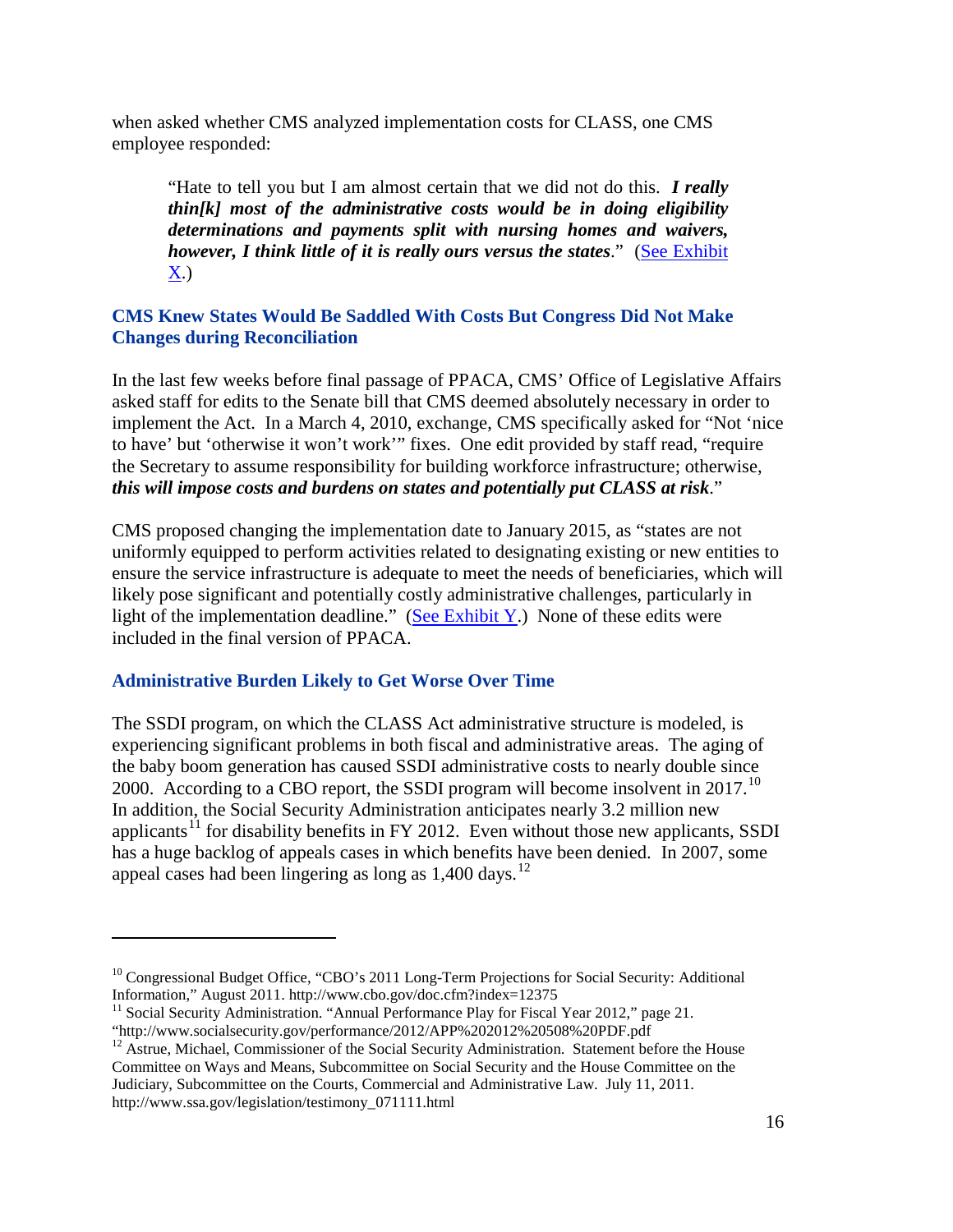Conditions are so unstable that the Government Accountability Office (GAO) has placed federal disability programs on a High-Risk Watch List since 2003. According to GAO, "the largest disability programs – managed by the Social Security Administration, Department of Veterans Affairs, and Department of Defense – are experiencing growing workloads, creating challenges to making timely and accurate decisions."<sup>[13](#page-18-0)</sup>

As baby boomers start claiming CLASS Act benefits, program administrators can expect to see some of the problems of scale already being experienced by other federal disability programs, including rising administrative costs. However, the statute caps the program's administrative expenses at three percent of premiums, leaving no wiggle room for states to accommodate the increased burden from an aging population. Without sufficient capital and stability from the start, it is likely the CLASS program will eventually join the other programs on GAO's High-Risk Watch List.

The cost of administering the SSDI program state centers in 2011 was \$3 billion, a cost borne exclusively by the states.<sup>[14](#page-18-1)</sup> The burdens of CLASS implementation on the states are likely to exceed that amount, because the number of CLASS beneficiaries will be significantly larger than the number of SSDI beneficiaries due to more relaxed eligibility requirements under CLASS. While HHS has not shared estimates on the costs to states to administer the CLASS Act, we feel that \$3 billion per year is a conservative estimate, one that excludes additional expected start-up costs. Over the next ten years, states will be forced to bear at least \$30 billion dollars for implementation of CLASS. When added on top of the mandates from the Medicaid requirements in PPACA of at least \$118 billion, it is clear that states are being forced to pay the bills that Washington refuses to pay.

#### **State Officials and Legislators Have Grave Concerns with the Solvency and Sustainability of the CLASS Act**

On August 4, 2011, leaders of a key National Conference of Insurance Legislators (NCOIL) Committee expressed "grave concerns" with the CLASS Act in a letter to the HHS Secretary. The NCOIL letter asserts that the CLASS Act program **"***fails to apply the principles of risk management that are essential to any financially sound insurance program***"**. The letter went on to state, **"***The CLASS program risks being undercapitalized on the front end, paying more in benefits than it collects in premiums.* This will drive rates up and cause adverse selection, as young and healthy consumers will not participate in the market. Also, the plan as currently configured offers little incentive for agents, brokers, and human resources professionals to encourage the enrollment needed to create a broad and stable risk pool."<sup>[15](#page-18-2)</sup>

<sup>&</sup>lt;sup>13</sup> Government Accountability Office. Report to Congressional Committees. "High-Risk Series: An

<span id="page-18-1"></span><span id="page-18-0"></span>Update." February 2011, page 147. <http://www.gao.gov/new.items/d11278.pdf><br><sup>14</sup> The 2011 Annual Report of the Board of Trustees of the Federal Old-Age and Survivors Insurance and<br>Federal Disability Insurance Trust Funds. Ta

<span id="page-18-2"></span><sup>&</sup>lt;sup>15</sup> National Conference of Insurance Legislators. Letter to the Honorable Kathleen Sebelius. August 4, 2011.<http://www.ncoil.org/Docs/2007430d.pdf>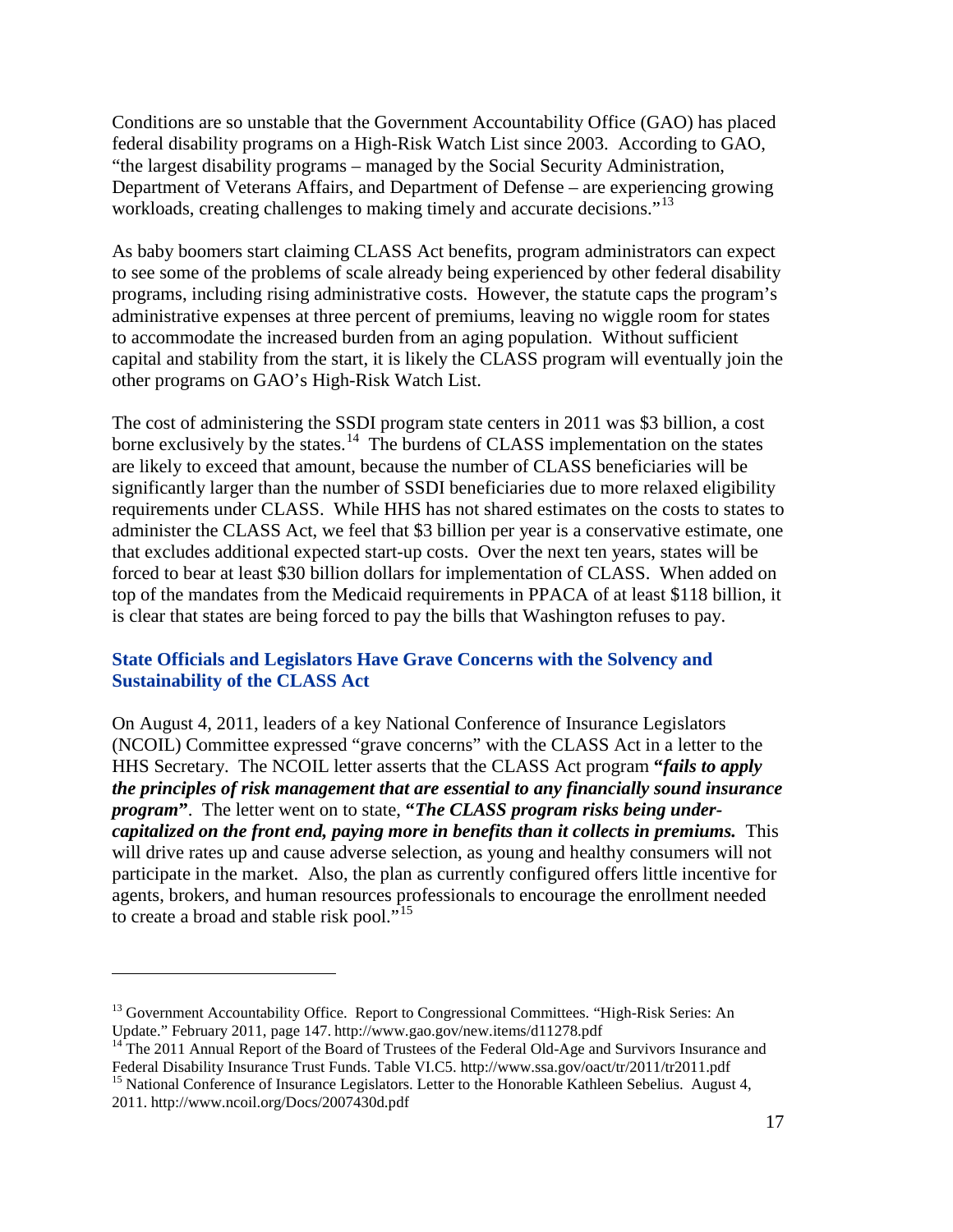The concerns of state legislators should be strongly heeded by HHS. Not only do states recognize that they will be on the hook for administering of the CLASS program, legislators whose policy expertise is in insurance markets recognize it is destined for failure at the expense of states, businesses, and tax payers.